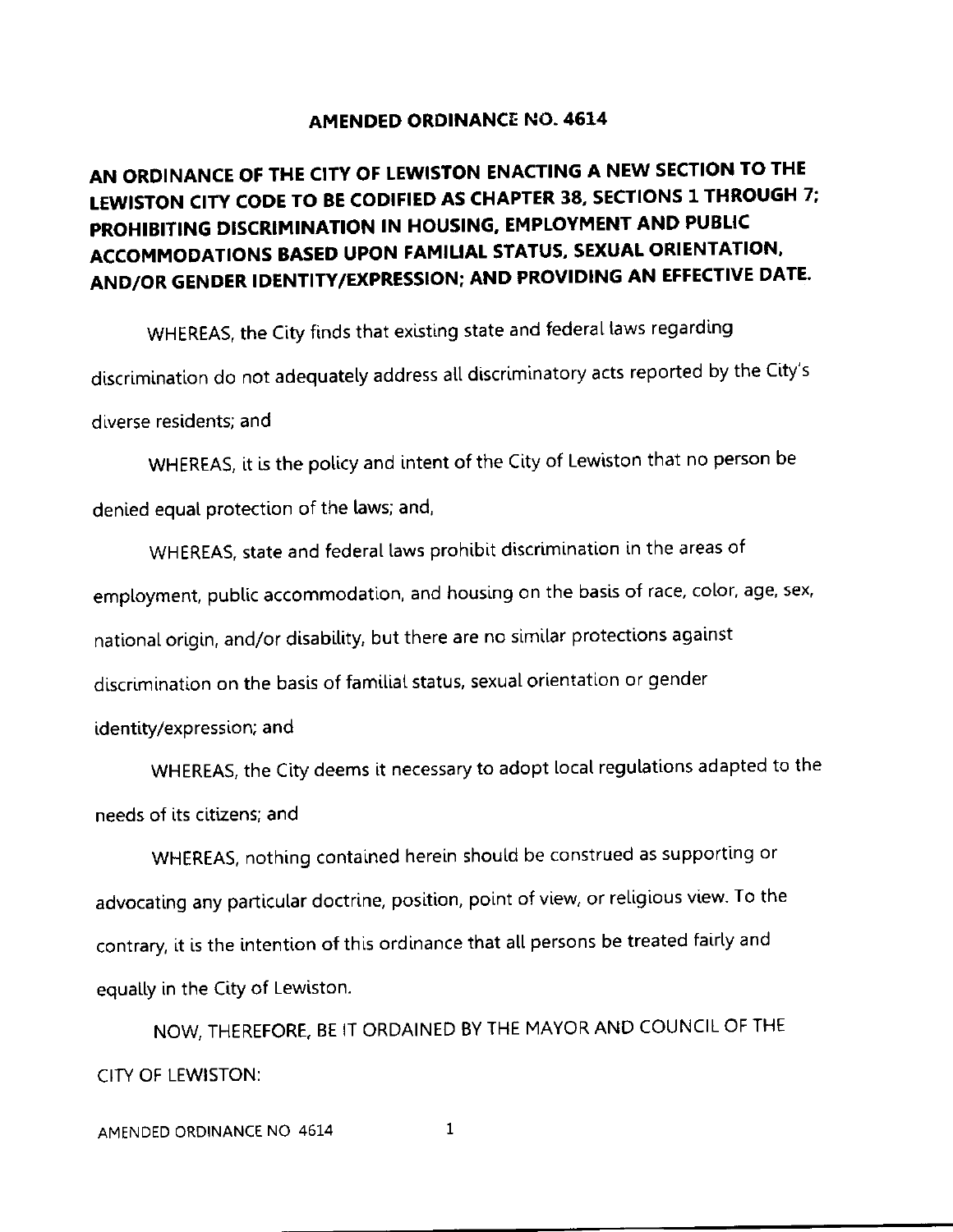**SECTION 1:** That a new chapter to be codified as Lewiston City Code Chapter 38

be and the same are hereby enacted to provide as follows:

Article I. Purpose and Intent, § 38.1: Definitions, §38.2 Severability, § 38.3 Article II. Prohibited Discriminatory Acts, § 38.4 Exceptions, 5 38.5 Penalty,  $$38.6$ 

Article III. Mediation, § 38.7

#### Sec. 38.1 Purpose and lntent.

It is the finding and the intent of the City of Lewiston that no person shall be denied his or her civil rights or be discriminated against based upon his or her actual or percelved race, color, national origin, ancestry, religion, creed, sex, age, marital or familial status, physical or mental disability, sexual orientation, gender identity/expression. The Lewiston City Council declares that such discrimination prohibitions are necessary and desirable for the following reasons:

A. It is the intent of this Chapter that all persons be treated fairly and equally, and it is the express intent of this Chapter to guarantee fair and equal treatment under the law to all people in the City of Lewiston. The denial of fair and equal treatment under the law due to familial status, sexual orientation and/or gender identity/expression is detrimental to the well-being, safety, and welfare of the City's citizens, and damages a city's economic wetl-being.

B. This Chapter shall be deemed an exercise of the police power of the City of Lewiston for the protection of the public welfare, prosperity, health and peace of the City of Lewiston, its residents and the community.

C. In order to ensure that all persons, regardless of familial status, sexual orientation and/or gender identity/expression enjoy the full benefits of citizenship and are afforded equal opportunities for employment, housing, commercial property and the use of public accommodations, the City of Lewiston has determined that

 $\overline{c}$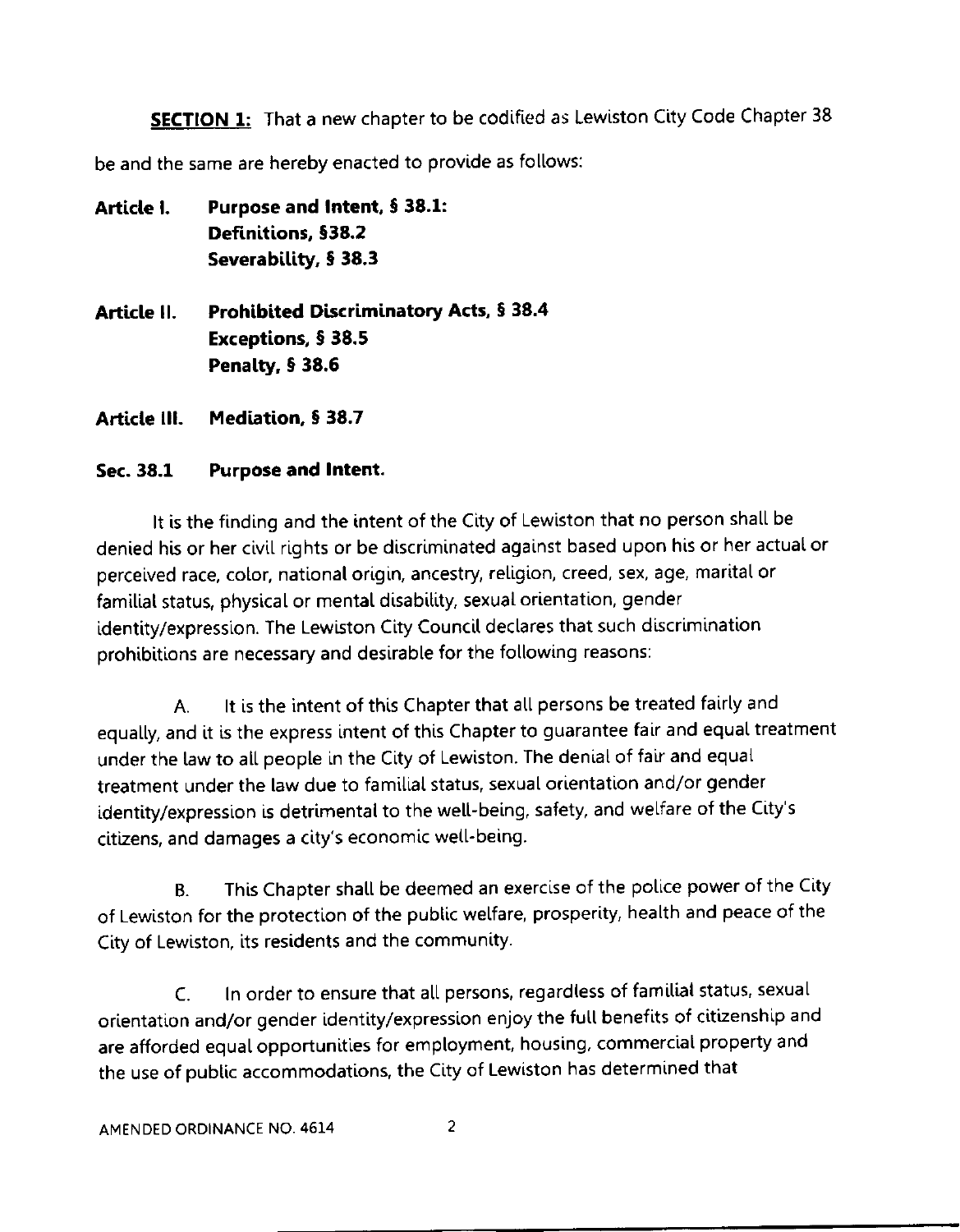discrimination on the basis of familial status, sexual orientation and gender identity/expression must be addressed, and appropriate legislation enacted.

It is hereby declared to be public policy of the City of Lewiston that D. discriminatory practices are detrimental because they impede the social and economic progress of a city by preventing all of the City's citizens from contributing to the cultural, spiritual, social, and commercial life of the community. The contributions of all citizens of the City of Lewiston are essential to the City's growth, vitality, and prosperity.

It is hereby declared that every individual in the City of Lewiston has the  $E.$ right to seek work and earn wages through gainful employment, has the right to seek housing, and has the right to enjoy public accommodation and hospitality.

The prohibitions against discriminatory acts as provided for in this F. ordinance are intended to supplement state and federal civil rights laws prohibiting discrimination in the areas of employment, public accommodations, and housing. For complaints alleging discrimination on a basis proscribed under state or federal law (e.g. race, color, religious creed, ancestry, age, gender, national origin, and/or disability, the Complainant is advised of his or her right to file a report alleging a violation of Idaho Code section 18-7301 et. seq., and/or his or her right to file a complaint with the Idaho Commission on Human Rights and/or the Federal Equal Employment Opportunity Commission pursuant to Title VII of the Civil Rights Act of 1964 as amended, the Fair Housing Act of 1968 as amended, or the Americans with Disabilities Act 1990 as amended.

#### **Definitions** Sec. 38.2:

"DENY" includes any act which, directly or indirectly, by any person or his A. or her agent or employee, results or is intended or calculated to result in whole or in part in any discrimination, distinction, restriction, or unequal treatment or representation. It also includes, but is not limited to, the requiring of a person to pay a larger sum than the uniform rates charged other persons, or the refusing or withholding from persons the admission, patronage, custom, presence, frequenting, dwelling, staying or lodging in any place of public resort, accommodation, assemblage, or amusement except for conditions and limitations established by law and applicable alike to all persons, regardless of familial status, sexual orientation and/or gender identity/expression.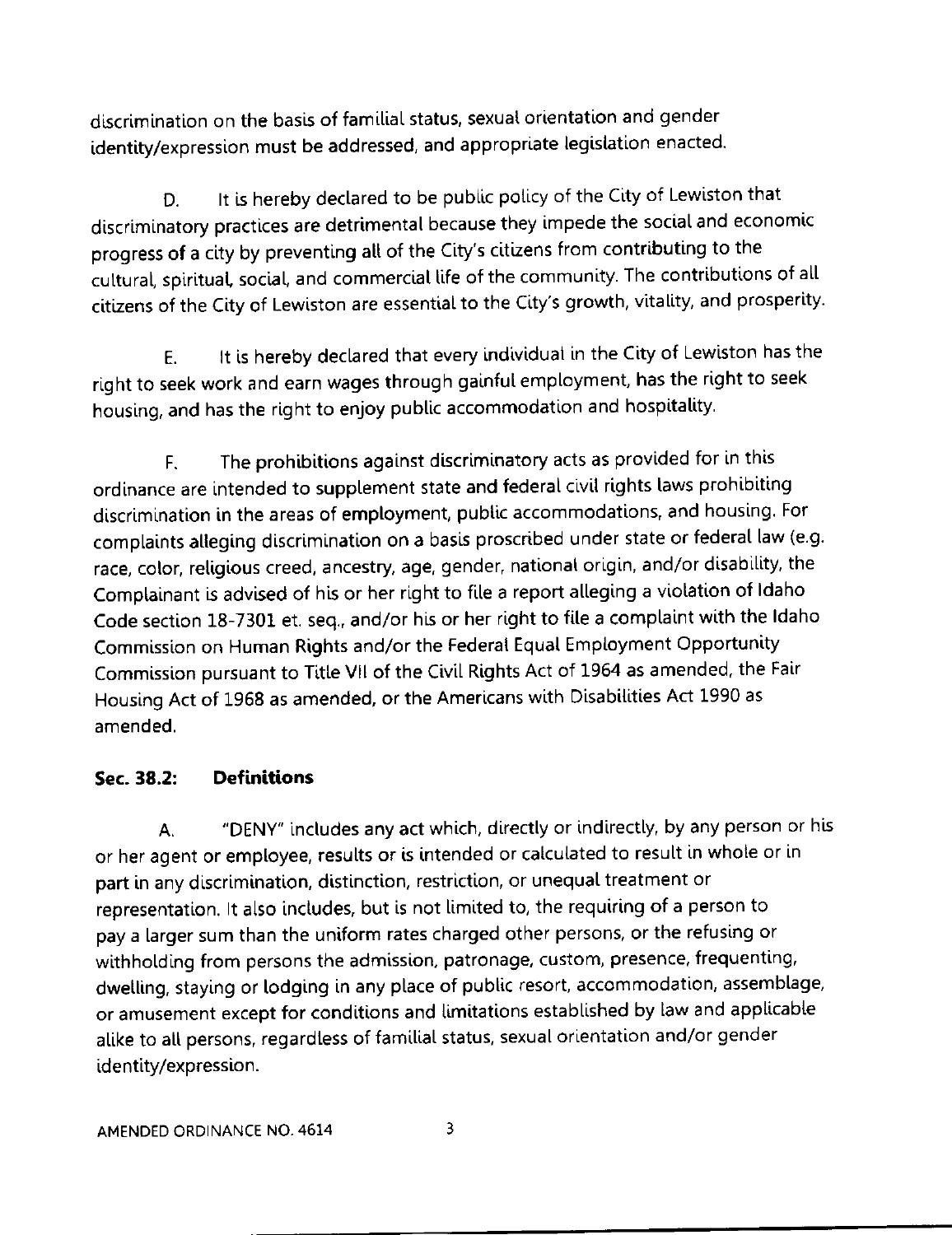"DISCRIMINATION" is any direct or indirect exclusion, distinction, **B.** segregation, limitation, refusal, denial or other differentiation in the treatment of a person because of a person's actual or perceived familial status, sexual orientation and/or gender identity/expression or because of a person's association with any such person. Discrimination shall not be interpreted to require or to grant or accord any preferential treatment to any person because of that person's sexual orientation or gender identity/expression.

"FULL ENJOYMENT OF" shall be construed to include, but not be limited  $\mathsf{C}$ . to, the right to use, rent or purchase real property, any service, commodity or article of personal property offered or sold by any person or establishment to the public, and the admission of any person to accommodations, advantages, facilities or privileges of any place of public resort, accommodation, assemblage or amusement, without acts directly or indirectly causing persons of any particular familial status, sexual orientation and/or gender identity/expression to be treated as not welcome, accepted, desired or solicited.

"GENDER IDENTITY/EXPRESSION" means a gender-related identity, D. appearance, expression or behavior of an individual regardless of a person's assigned sex at birth.

"HOUSING ACCOMMODATION" is a building or portion of a building, F. whether constructed or to be constructed, that is or will be used as the home, domicile, residence, or sleeping quarters of its occupants.

"PERSON" shall mean any natural person, firm, corporation, partnership F. or other organization, association or group of persons however arranged.

"PLACE OF PUBLIC RESORT, ACCOMMODATION, ASSEMBLAGE OR G. AMUSEMENT" includes, but is not limited to any public place, licensed or unlicensed, kept for gain, hire or reward, or where charges are made for admission, service, occupancy or use of any property or facilities, whether conducted for the entertainment, housing or lodging of transient guests, or for the benefit, use or accommodation of those seeking health, recreation or rest, or for the sale of goods and merchandise, or for the rendering of personal services, or for the public conveyance or transportation on land, water, including the stations and terminals thereof and the garaging of vehicles, or where food or beverages of any kind are sold for consumption on the premises, or where the public gathers, congregates, or assembles for amusement, recreation or public purposes, or public halls, public elevators and public washrooms of buildings and structures occupied by two or more tenants, or by the owner and one or more tenants, or any public library or any educational institution wholly or partially supported by

AMENDED ORDINANCE NO. 4614

4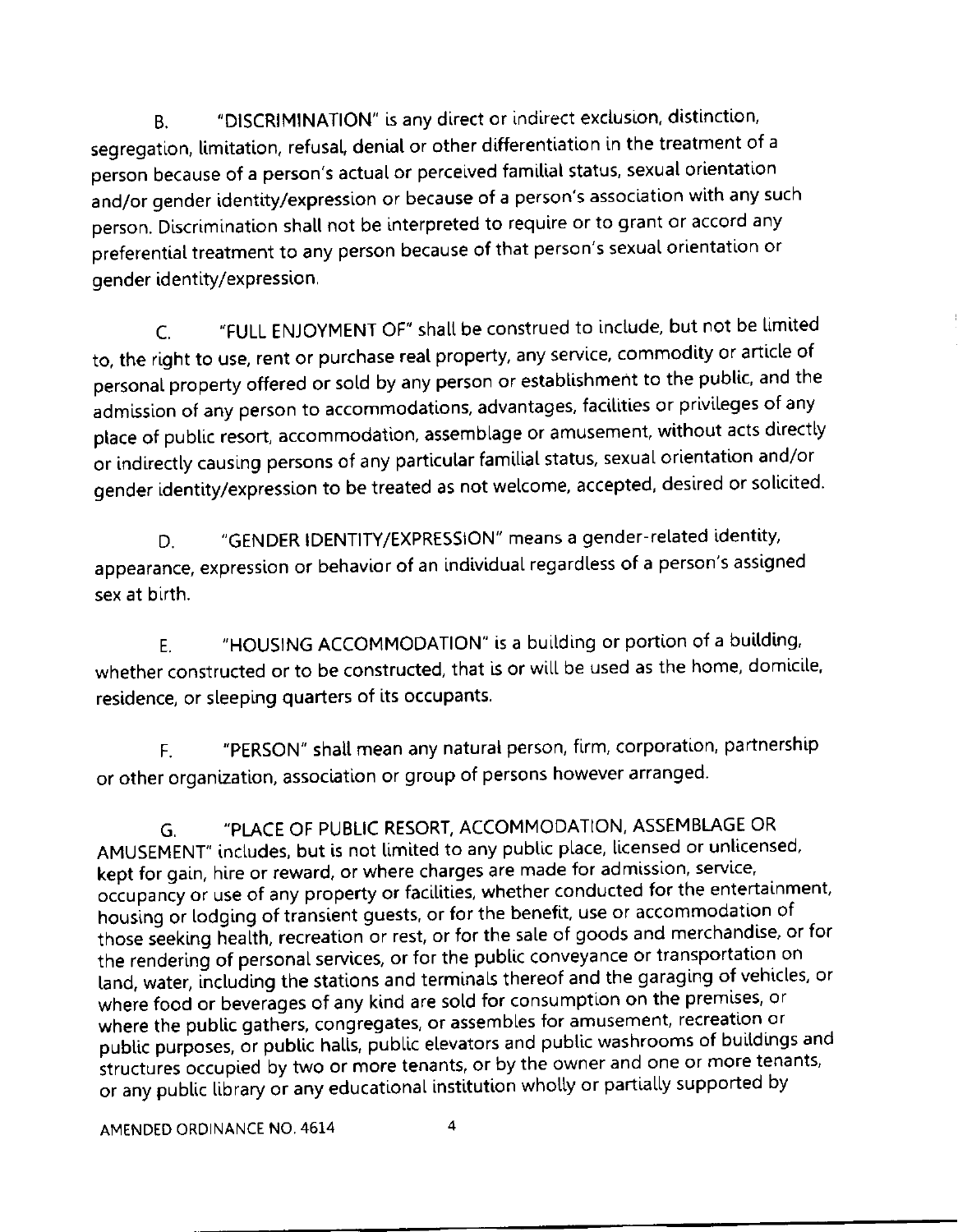public funds, or schools of special instruction, or nursery schools, or day care centers or children's camps; nothing herein contained shall be construed to include, or apply to, any institute, bona fide club, or place of accommodation, which is by its nature distinctly private, provided that where public use is permitted that use shall be covered by this section;

H. "SEXUAL ORIENTATION" is actual or perceived homosexuality, heterosexuality and/or bisexuatity.

l. "FAMILIAL STATUS" means one or more persons under age 18 who reside with a parent, legal guardian, or designee of the parent or legal guardian with the parent's or legal guardian's written consent. Familial status also applies to persons who are pregnant and to persons who are in the process of gaining legal custody of an individual under the age of 18.

### Sec. 38.3 Severabillty

lf any section, phrase, clause, sentence or paragraph of this Chapter shatl be declared unconstitutional or otherwise invalid by the valid judgment or decree of a court of competent jurisdiction, such unconstitutionality or invalidity shall not affect any of the remaining sections, phrases, clauses, sentences, paragraphs of this Chapter'

#### Sec. 38.4: Prohibited Discriminatory Acts

The following acts are prohibited and shall constitute a misdemeanor:

A. To unlawfully deny or discriminate against any other person because of familial status, sexual orientation, gender identity/expression the right to seek work:

(1) by failing or refusing to hire when otherwise qualified, (b) by discharging, (c) by barring from employment, (d) by otherwise discriminating against such person in compensation or in other terms or conditions of employment, or (e) otherwise unlawfully discriminating against an individual with respect to employment,

B. To unlawfully deny or discriminate against any person because of familial status, sexual orientation and/ or gender identity/expression the full enjoyment of any of the accommodations, advantages, facilities or privileges of any place of public resort, accommodation, assemblage, or amusement.

5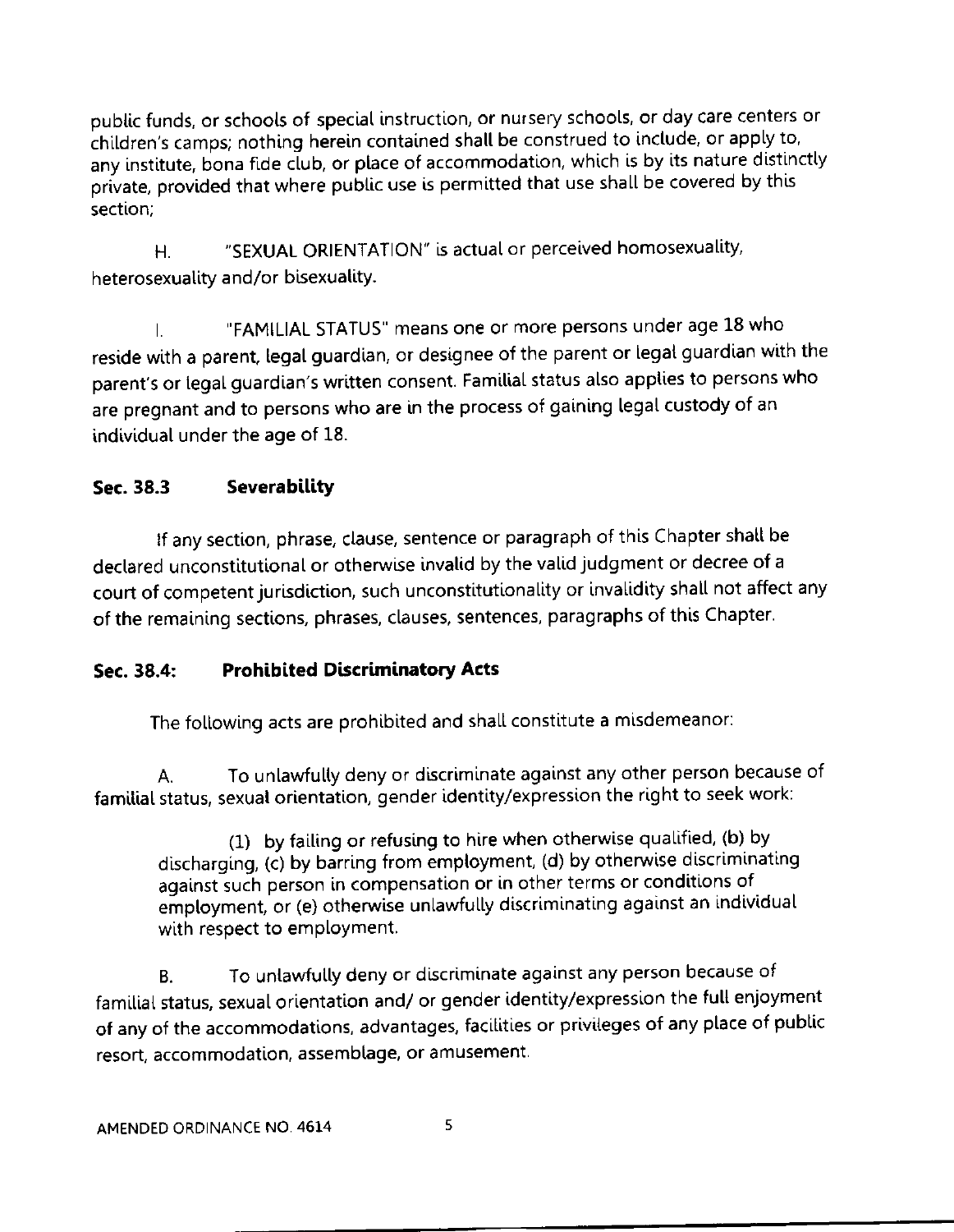C. To unlawfully deny or discriminate against any person because of familial status, sexual orientation and/or gender identity/expression in the sale, purchase, lease or rental of any commercial property, housing accommodation, or to otherwise discriminate in the terms and conditions, maintenance, improvement or repair of any housing accommodation.

D. Retaliation Prohibited. No person shall coerce, threaten, discharge, expel, blacklist, or otherwise retaliate against another person for opposing any practices prohibited by this Chapter, making a complaint, or assisting in the investigation or proceeding regarding an alleged violation of this Chapter; nor shall any person require, request to conspire with, assist, coerce, aid or abet another person to retaliate against a person for making a complaint or assisting in an investigation or proceeding pursuant to the terms of this Chapter.

### Sec. 38.5: Exceptions

A. Nothing in this Chapter is intended to alter or abridge other rights, protections, or privileges secured under state and federal law. Moreover, this ordinance shall be construed and applied in a manner consistent with First Amendment jurisprudence regarding the freedom of speech, association, and exercise of religion.

B. This ordinance shall not apply:

1. To the rental of a housing accommodation for not more than two (2) famlties tiving independently of each other, lf the lessor is an individual and said individuat resides in one (1) of the housing accommodations; or

2. To the rental of a room or rooms in a single family residential housing accommodation by an individual if said individual resides in said single family residential housing.

To private clubs or other establishments not in fact open to the 3. oublic.

4. To the religious activities of any church, synagogue, mosque, temple or other house of worship or other place used primarily for religious activities and ordained priests or ministers of any denomination engaged in such activities.

6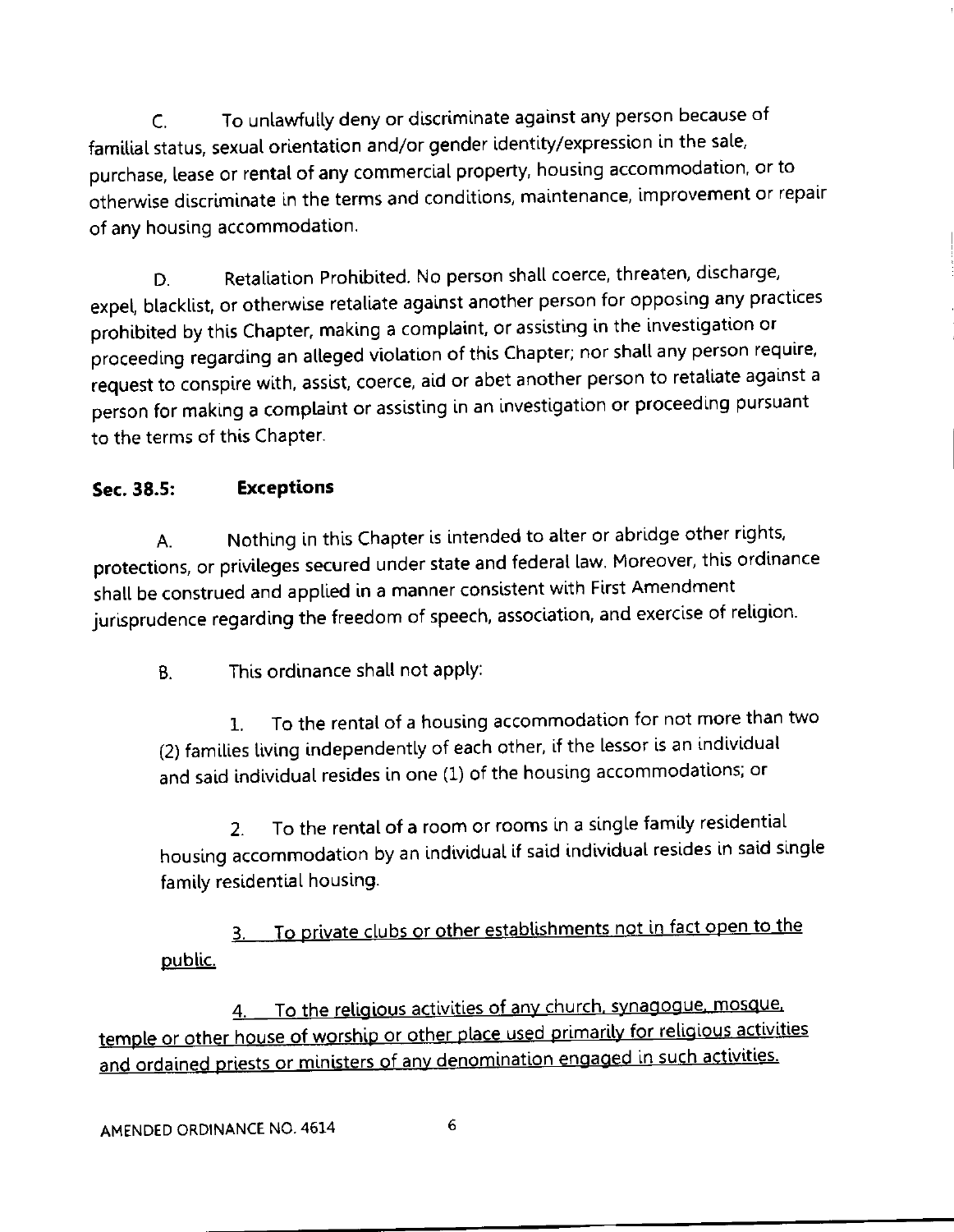#### Sec. 38.6: Penalties

A. A violation of this Chapter is a misdemeanor and may be punishable by<br>a fine of not more than one thousand (\$1000) dollars, or by incarceration in the county A. jail for a period not exceeding six (6) months, or both.

B. The prosecutor may reduce the violation to an infraction, payable by a one hundred (\$100) fine if the defendant engages in corrective actions, which may include, but are not limited to the following: appropriate remedial training for the defendant and/or the defendant's emptoyees; the defendant's agreement to adopt and pursue a policy of nondiscrimination in its practices; and the defendant's agreement not to engage in discriminatory practices in the future.

C. Any person who fatsety reports a violation of this Chapter may be charged with the crime of: Providing false information to law enforcement, government agencies or specified professionals, Idaho Code Section 18-5413.

D. A complaint filed under the provisions of this Chapter shall be filed within one hundred eighty (180) days of the alleged discriminatory conduct.

#### Sec. 38.7: Medlation

If, upon the completion of an investigation of a complaint made pursuant to the terms of this chapter, the city Attorney finds that a viotation of this chapter has occurred, the City Attorney shall notify the Complainant and the Defendant of their right to engage in mediation and attempt to resolve the dispute prior to the flling of <sup>a</sup> criminat comptaint. The mediator shalt be appointed by the city Attorney and the costs of the mediation services shall be borne equally by the Complainant and the Defendant.

The City Attorney shall not otherwise participate in the mediation. The mediation will be conducted pursuant to the Idaho Rules of Criminal Procedure. In the event the parties successfully mediate the dispute then no charges will be brought by the City Attorney stemming from the common core of aggregate facts presented by the Complainant.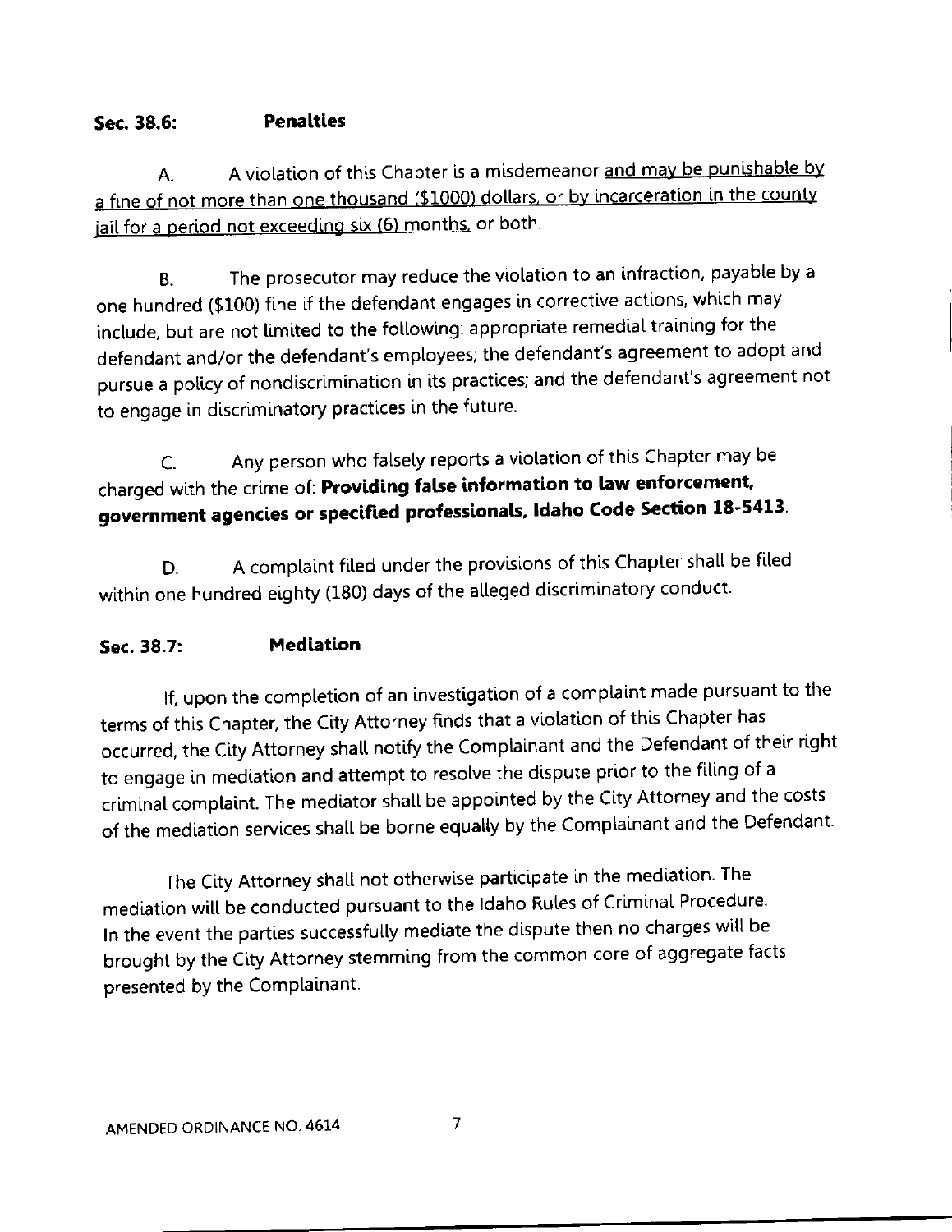**SECTION 2:** This ordinance shall take effect and be in full force from and after its passage, approval and publication.

DATED this 2<sup>1th</sup>day of Cctober 2014.



**CITY OF LEWISTON** 

Jambs Kleeburg, Mayor

ATTEST:

Ravencróft, City Kari J